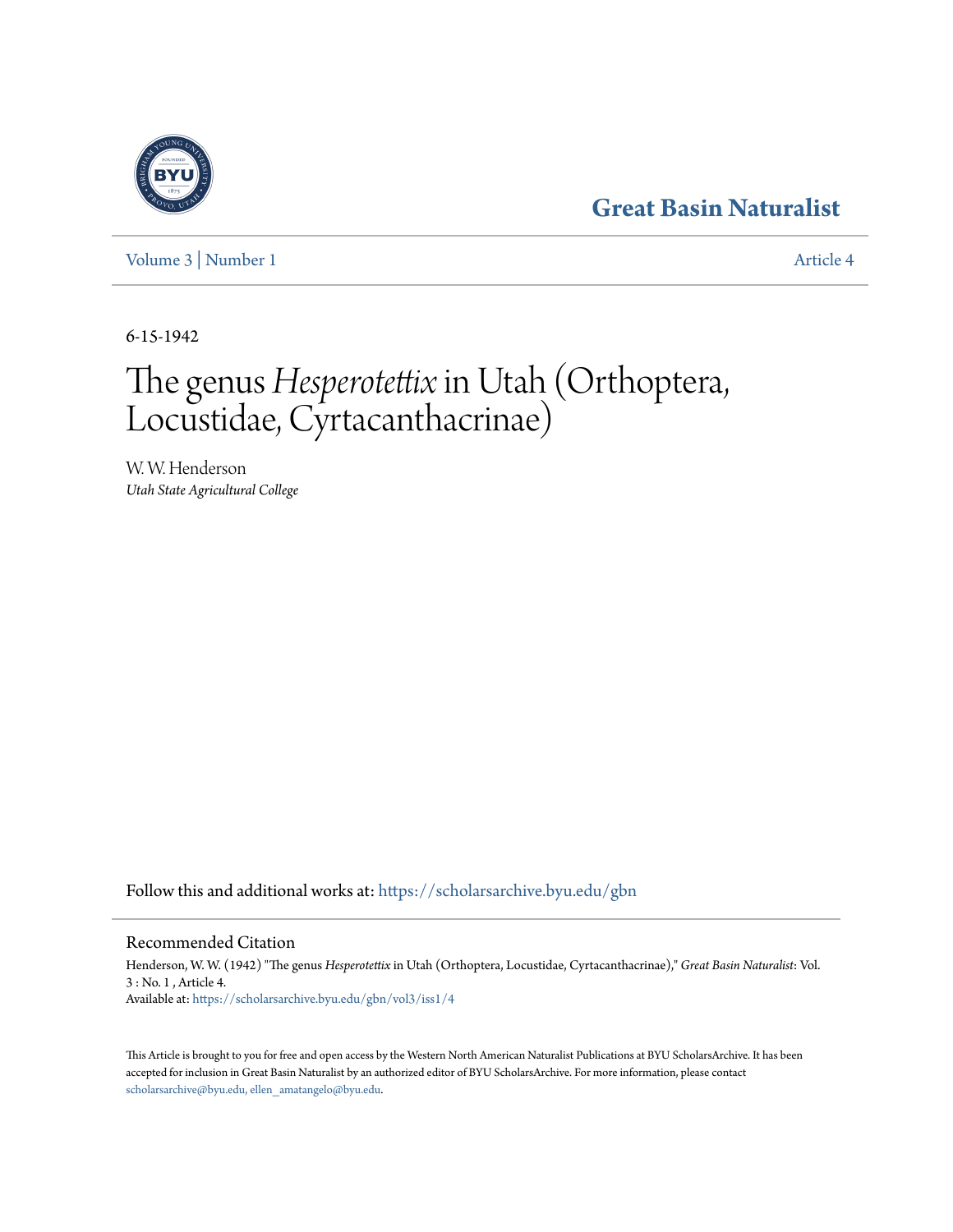# THE GENUS HESPEROTETTIX IN UTAH (Orthoptera, Locustidae, Cyrtacanthacrinae)

#### W. W. HENDERSON

Professor of Zoology and Entomology Utah State Agricultural College

#### I— HESPEROTETTIX IN GENERAL

#### $Hespero =$  western; tettix = grasshopper.

This genus was set up by Scudder in 1876 to include a new species, *viridis*, previously described by Thomas and assigned by him to the genus Caloptenus.

Scudder's original description of the genus Hesperotettix (4: 262) includes the following

"Head not very prominent; vertex very narrow between the eyes, with a light median pit; the fastigium broadening considerably in front, declivent, shallowly sulcate in the middle, the sides rounded. . . The frontal costa equal, scarcely contracted at the extreme summit."

His later description of the genus  $(11: 55-56)$  adds:

"Body almost parallel sided, very little enlarged at tlie nietathorax, more or less but not greatly compressed...Pronotum long and slender, the dorsum fully half as long again as broad, the prozona the longer, sometimes half as long again as the motozona...Subgenital plate of male furnished with a prominent,<br>subapical, more or less conical tubercle, the lateral margins of the plate suddenly ampliate at base; furculae always distmctly present as a pair of projecting lobes."

These descriptions point out the more evident features which characterize the genus Hesperotettix. It may be added that all the Utah species are decidedly greenish in color, if specimens are not too old and faded, and are marked with a color pattern streaked with white or yellow. Rehn and Hebard (19: 159-160) found species of this genus living on and among rabbit weed, Isocoma heterophylla. All of the Utah species are found conspicuously connected with snakeweed, or matchbrush, (Gutierrezia). The soil in which this plant grows is good for agricultural usage, but is often too dry for the raising of crops without irrigation. Where crops are grown in or near lands covered with Gutierrezia, these crops are often infested with species of Hesperotettix, especially H. viridis (Thomas).

Three species of the genus are plentiful in Utah. In  $H$ . viridis (Thomas) the tegminae and wings are fully developed, reaching to the end of the abdomen when folded and at rest. In  $H$ , pacificus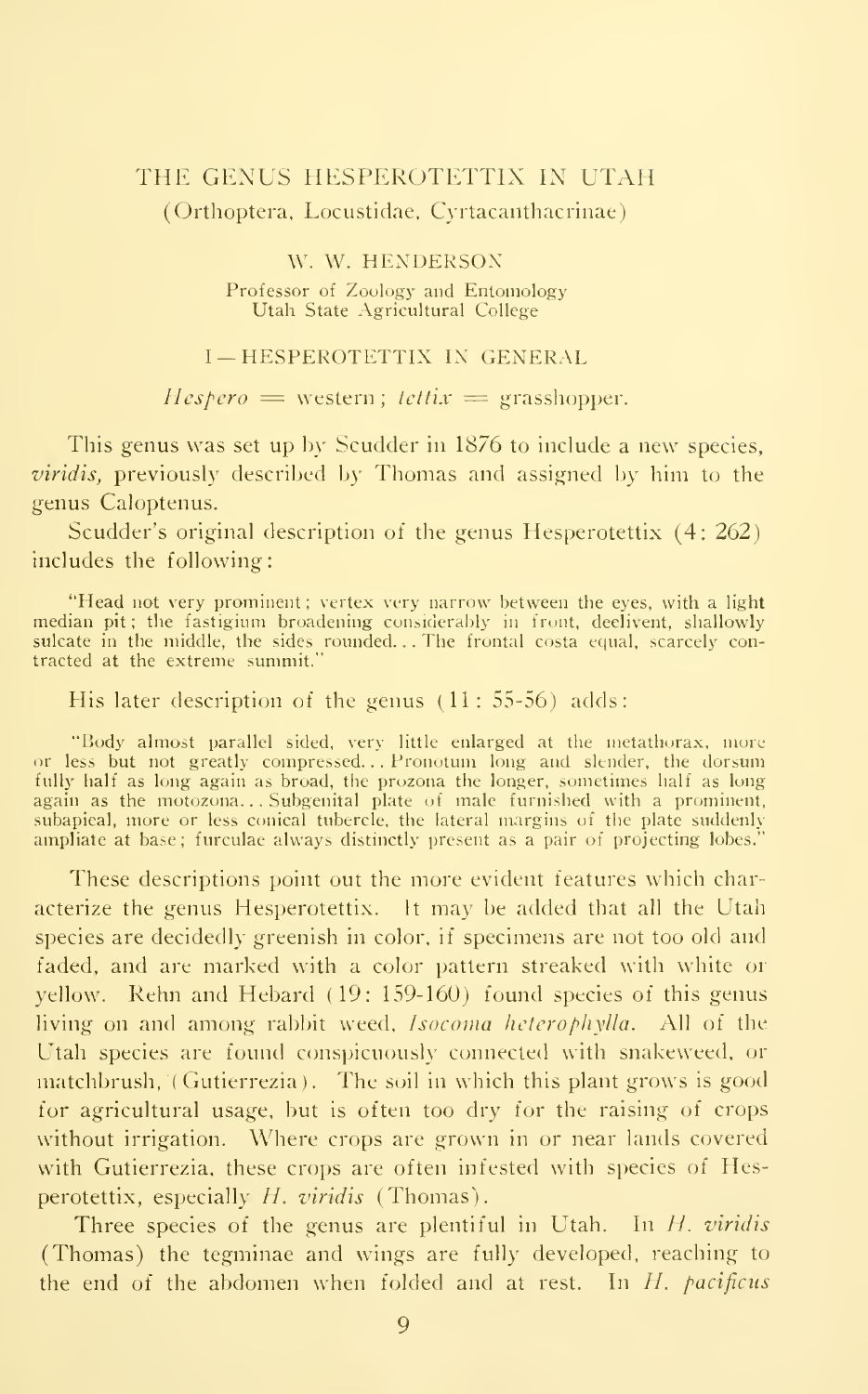Scudder and *H. curtipennis* Scudder, the tegminae and wings are vestigial.

In *pacificus* the tegminae are bluntly rounded at the tip and are short, only a third the length of the abdomen or less; in *curtipennis* the tegminae are narrowly rounded or pointed at the tip and more elongate, commonly about half as long as the abdomen, though sometimes a little shorter than this. Three other species or races are said to exist in Utah but are not represented in Utah collections.<sup>(1)</sup>

#### II — HESPEROTETTIX VIRIDIS Thomas. PI. I, fig. 1.

#### 1. Synonymy:

- 1. 1872—Thomas, *Caloptenus viridis*, U. S. Geol. Survey Rep. Mont. Adj. Terr., p. 450.
- p. 450.<br>2. 1873—Thomas, *Ommatolampis viridis,* Syn. Acrid. No. Amer., p. 156.<br>3. 1873—Thomas, *Ommatolampis viridis,* U. S. Geol. Survey Sixth An. Rep.
- Terr. Mont. Idaho, Wyo. Utah, pp. 724-5.<br>4. 1875—Scudder, *Ommatolamphis viridis,* U. S. Geol. Survey Rep. Terr. 100
- Men, pp. 506-7.
- 5. 1876—Scudder, U. S. Geol. Survey Bul. Terr. 11, p. 262.<br>6. 1883—Bruner, U. S. Ent. Com. III. Rep., p. 59.
- 
- 7. 1897—Scudder. U. S. Nat. Mus. Proc. 20, pp. 55-56.
- 8. 1897—Lugger, Minn. Agr. Exp. Sta. Bul., pp. 266-267.<br>9. 1904—Rehn, Acad. Nat. Sci. Phila. Proc., p. 570.
- 10. 1931-Hebard, Acad. Nat. Sci. Phila. Proc. 83, p. 173.
- 

# 2. Description :

The description given here is based on more than two hundred specimens collected from June <sup>13</sup> to September 27, from many dif ferent localities in Utah, and all from arid lands. The species is rather small in size, slender in form, bright green to greenish brown in color and streamlined with thin whitish or yellowish longitudinal streaks.

The face is noticeably slant, especially in males. Vertex very nar row between the eyes, but expanding quickly and widely immediately in front of the eyes. Sulcation of the vertex conspicuous, but nearly pinched out at the narrowest portion. Frontal costa wider than the narrowest portion of the vertex, sulcate throughout and slightly nar rowed immediately below the ocellus. Compound eyes large, twice or more the length of the genal groove and directed distinctly forward at the tip, especially in males.

Pronotum cylindrical above ; lateral and median carinae obliterated or nearly so, the median carina striped with a whitish line which arises on the occiput, bordered on each side with blackish, and extending to the tip of the metazone. A whitish line more or less indistinct arises on the margin of the occiput against the compound eye and

<sup>(1)</sup> Determinations of Utah material has been confirmed by Hebard to whom we are greatly indebted for extensive assistance.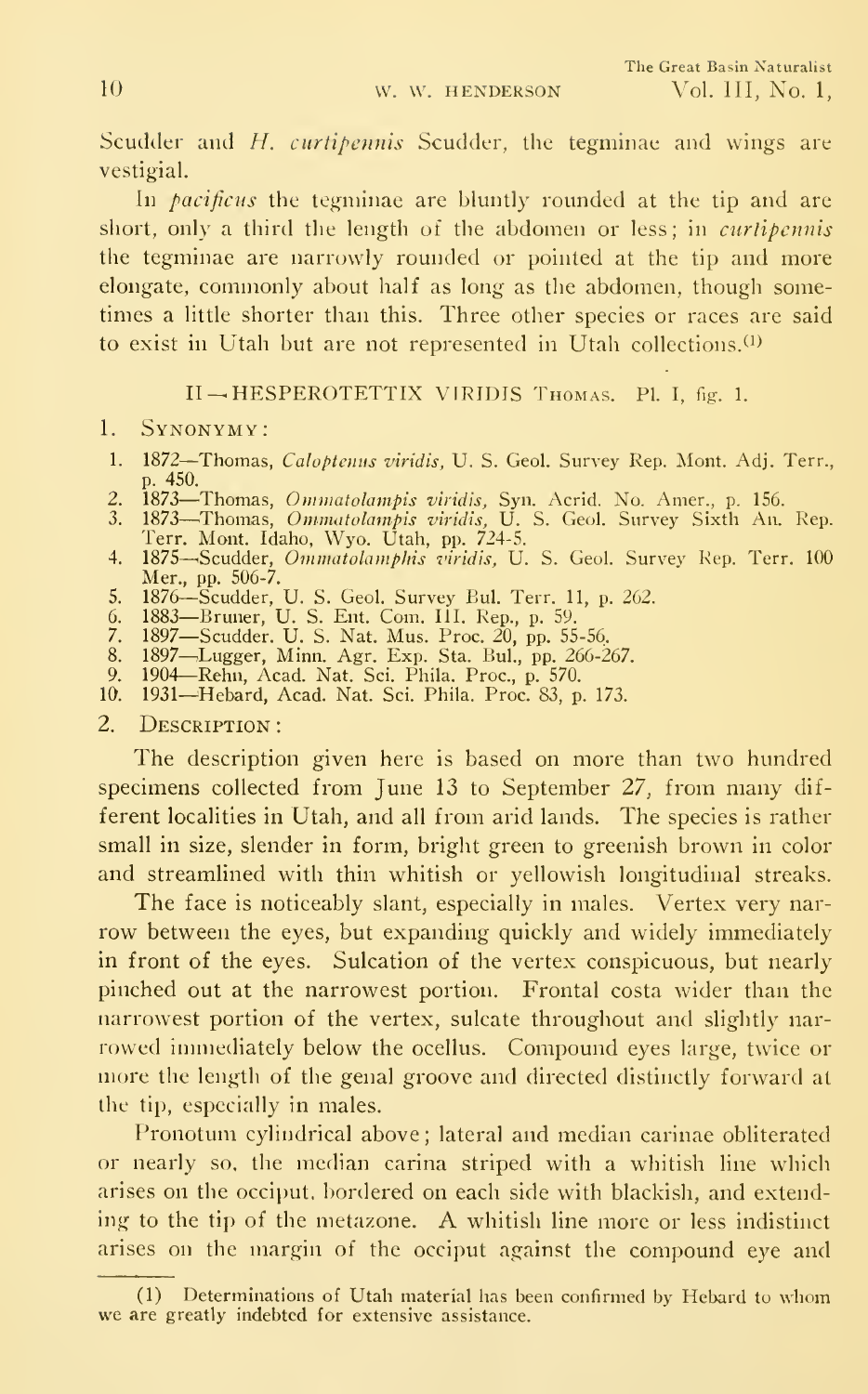passes along the humeral angle to the metazone and down the humeral angle of the tegmina, this stripe more or less obscure, and in places entirely obliterated in some specimens. Tegminae and wings pellucid and extending to the tip of the abdomen; tegminae streaked longitudinally with thin white lines at the lower edges, the humeral angles and the center, obscure or even obliterated in some individuals apparently older and worn.

Hind femorae elongate and slender, reaching to the tip of the ab domen in females, beyond in males, often tinged with pinkish and often with a pink annulus just above the knee. Hind tibiae with a bluish tinge in most specimens, obscure brownish in some.

It seems apparent that the coloration of this species follows that of the vegetation on and among which it lives. The vegetation is generally green when most of the individuals come to maturity, but fades out to greenish brown and later to brownish as the dry season advances. Specimens are green if captured when they are so young as to show little wear, but are mostly brownish if captured when they are older and much worn. Color evidently fades out on the insects as it does on the vegetation.

Cerci broad at base, narrowing to half the width of the first third, or first half and extending as an elongate cone to the pointed tip. Tubercle of the subanal plate well developed, but scarcely rising above the margin and extending caudad.

3. MEASUREMENTS:

Male:

|                 |                                                 | mm.    |
|-----------------|-------------------------------------------------|--------|
|                 | Body length (average for $100$ specimens)       | 16.70  |
|                 | shortest body in $100$ specimens                | 13.00  |
|                 | longest body in $100$ specimens                 | 20.00  |
|                 | Hind femora (average length for $88$ specimens) | 10.00  |
|                 | shortest length for $88$ specimens              | 9.00   |
|                 | longest length in $88$ specimens                | 12.00  |
| <b>Tegminae</b> | (average length of $93$ specimens)              | 12.50  |
|                 | shortest length in $93$ specimens               | 10.00  |
|                 | longest length in $93$ specimens                | -15.00 |
|                 |                                                 |        |

One specimen shows <sup>a</sup> tegmina length of 7.00 mm.

Female

|          |                                                | mm.          |
|----------|------------------------------------------------|--------------|
|          | Body length (average for $100$ specimens)      | 21.61        |
|          | shortest body in $100$ specimens               | 19.00        |
|          | longest body in $100$ specimens                | 27.00        |
|          | Hind femora (average length for $98$ specimens | <b>12.00</b> |
|          | shortest length in $98$ specimens              | 10.00        |
|          | longest length in $98$ specimens               | 14.00        |
| Tegminae | (average length for $65$ specimens)            | 15.00        |
|          | shortest length in $65$ specimens              | 12.00        |
|          | longest length in 65 specimens 19.00           |              |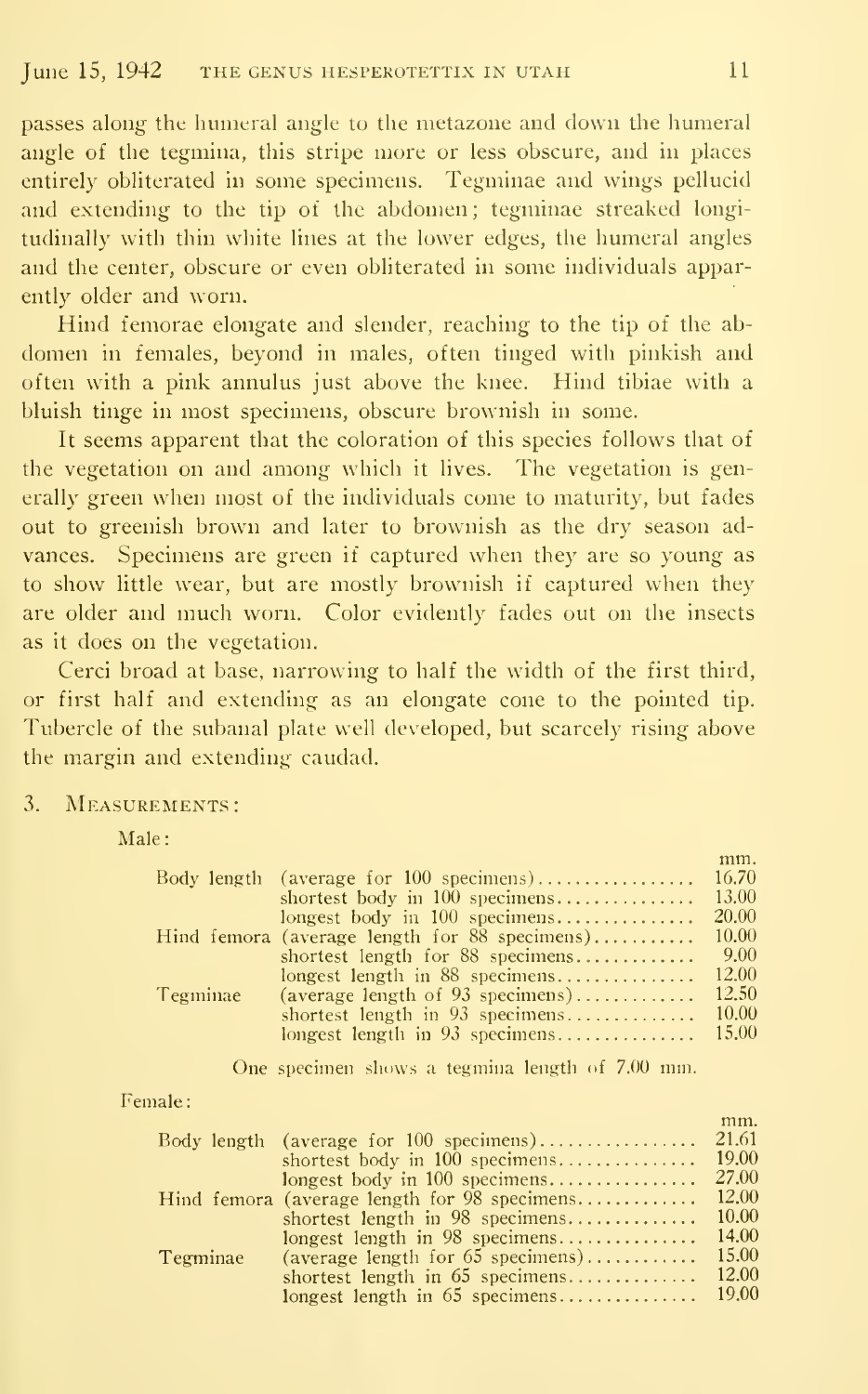#### 4. GEOGRAPHICAL DISTRIBUTION:

This species was first known in Colorado, Wyoming and Kansas (1: 450). A year following the original description, that is in 1873, (2: 156) Thomas added Nebraska to the territory in which the species was then known. In 1876 Scudder (4: 262) added Utah and Cali fornia (5: 506). In 1883, Bruner (8: 59) gave the geographical dis tribution of the species as "Utah, Colorado, Nebraska, Minnesota, Kansas & C." Scudder added New Mexico, Texas, Arizona, New Jersey, Iowa and Nevada in 1897 (11: 57-59). There is probably some error in regard to New Jersey. In 1908, Bruner (18: 315) re corded "Hab. North America, Southern States, Mexico," which probably covers a little too much territory. Hebard recently finds the species in South Dakota (23: 98), Montana (24: 266), Alberta, Canada (26: 393) in addition to previous records.

This species has been found to be "the most abundant species on the plains of eastern Colorado"  $(25: 372)$ . It is also numerous in Utah on range lands where species of Gutierrezia plants are found and on many dry farms where Gutierrezia once thrived.

The present distribution, therefore, may be near correctly stated as Great Plains from Canada to Mexico and westward to California.

The species has been collected in Utah by Henderson in the following counties: Juab, Kane, Rich, Salt Lake, Summit, Uintah, Wasatch, Washington, and Wayne. In other counties in the state it has been taken as follows : Cache County by King. Harmston, Knowlton, Nye, Stafford and Thatcher; Box Elder County by Janes, Henderson, Knowlton and Smith; Utah County by Henderson, Knowlton, and Thornley; Davis County by Henderson, Knowlton, and Thornley; Grand County by Hammond, Henderson and Knowlton ; Duchesne County by Harmston, Stains and Stoffers; Garfield County by Hammond; Emery County by Harmston; Carbon County by Knowlton; Millard County by King, Hanson, Henderson, Sorenson and Thornley.

#### III - HESPEROTETTIX PACIFICUS SCUPPER. PL I, fig. 2.

#### 1. Synonymy:

- 1. 1898—Scudder, U. S. Nat. Mus. Proc. XX, pp. 61-62.<br>2. 1904—Bruner, Col. Agr. Exp. Sta. Bul. 94, p. 63.
- 
- .3. 1910—Kirby, Syn. Cat. Orth. III. p. 499.

#### 2. DESCRIPTION:

Body sparsely covered with fine short hair extended over head, legs and tegminae; general color brownish to greenish with darker and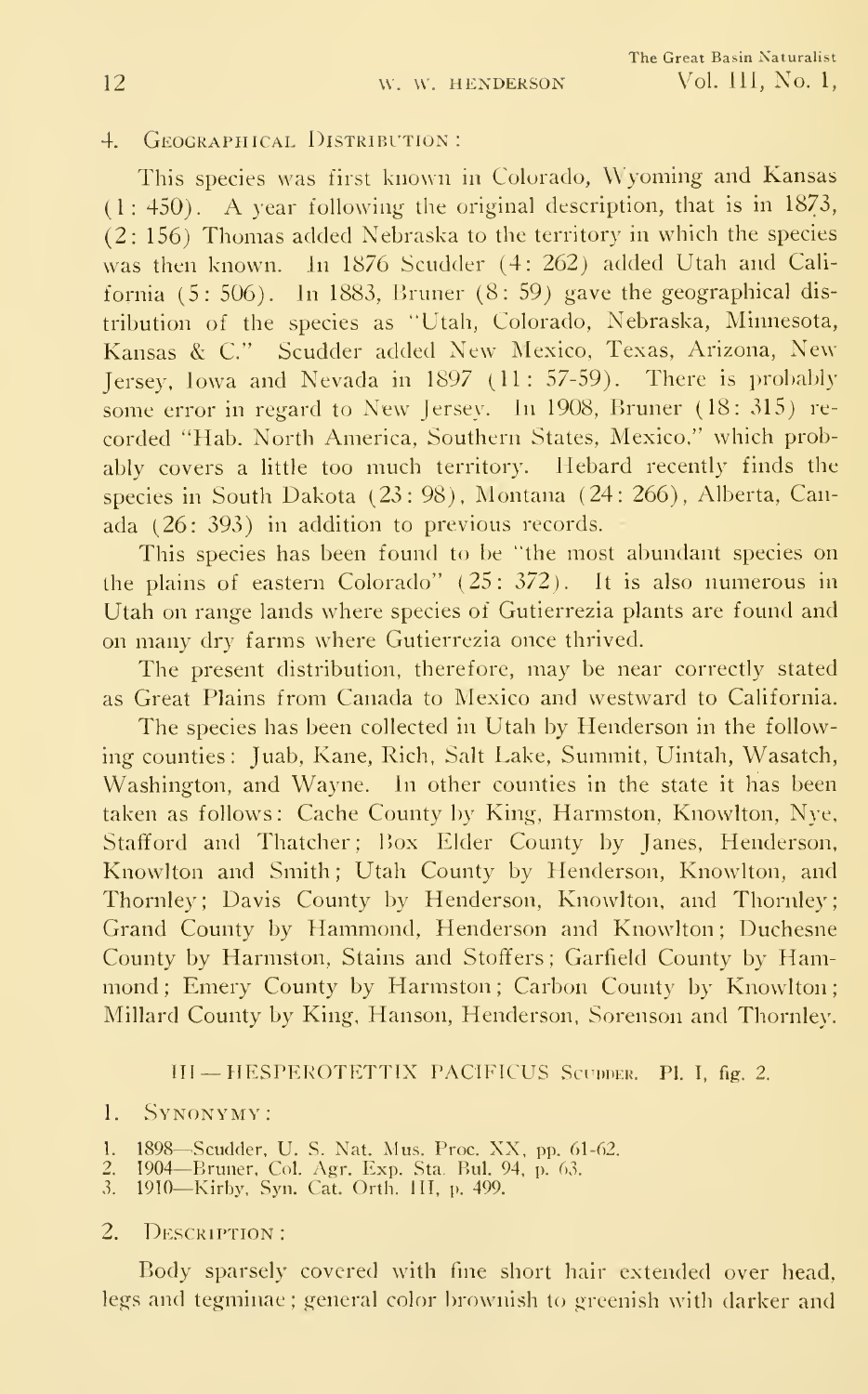lighter marking, brown more prevalent among specimens than green.

Head with median dark patch or stripe, which is penetrated through the center with a white median streak ; face very slant.

Vertex sharply narrowed between the apex of the eyes to distinctly less than the width of the frontal costa, and expanding sharply in front to more than the width of the frontal costa ; lateral carinae of the fastigium nearly or totally confluent in the narrowest portion with a scarcely elongate sculcus or pit behind the confluence and a shallow but broader sulcation in front.

Frontal costa fairly straight, narrow and rather deeply sulcate for its entire length.

Pronotum dimly striped lengthwise with two lateral and one median whitish and darker stripes, the post-ocular blackish band located between the two lighter lateral stripes, the latter stripes ending at the main transverse incision, but the median, edged with darker, or black continues to the end of the posterior lobe. Pronotum much rounded from one lateral lobe to the other so that lateral and median carinae are scarcely or not at all evident.

Tegminae short, only about one-fifth the length of the abdomen, nearly as broad as long with tip broadly rounded in females, more narrowed and elongate in males. Wings much smaller, only about one-fourth as large as the tegminae. Hind femorae varying in color among specimens from light brown to greenish, outer face darker, little or no tendency to banding on outer face, but slight tendency to banding on upper and inner faces in some specimens. Hind tibiae also varying in color as the hind femorae, with tendency to greenish in most specimens, spines colored as the tibiae and tipped with black. Abdomen brownish or slightly greenish, not much marked with any contrasting color, and with tendency to show median dorsal carina. Cerci broad at base but narrowing quickly from both sides to an elongate tip. Subanal plate of the male with central tubercle arising behind and elevated above the dorsal margin.

#### 3. Measurements:

Male:

|          |                                                                            | mm.  |
|----------|----------------------------------------------------------------------------|------|
|          |                                                                            |      |
|          |                                                                            |      |
|          |                                                                            |      |
|          | Hind femora (average for 8 specimens)                                      | 8.20 |
|          | shortest in 8 specimens                                                    | 8.00 |
|          |                                                                            | 9.00 |
| Tegminae | $(\text{average for } 10 \text{ specimens}) \dots \dots \dots \dots \dots$ | 3.60 |
|          | shortest in 10 specimens                                                   | 3.00 |
|          | longest in 10 specimens                                                    | 4.00 |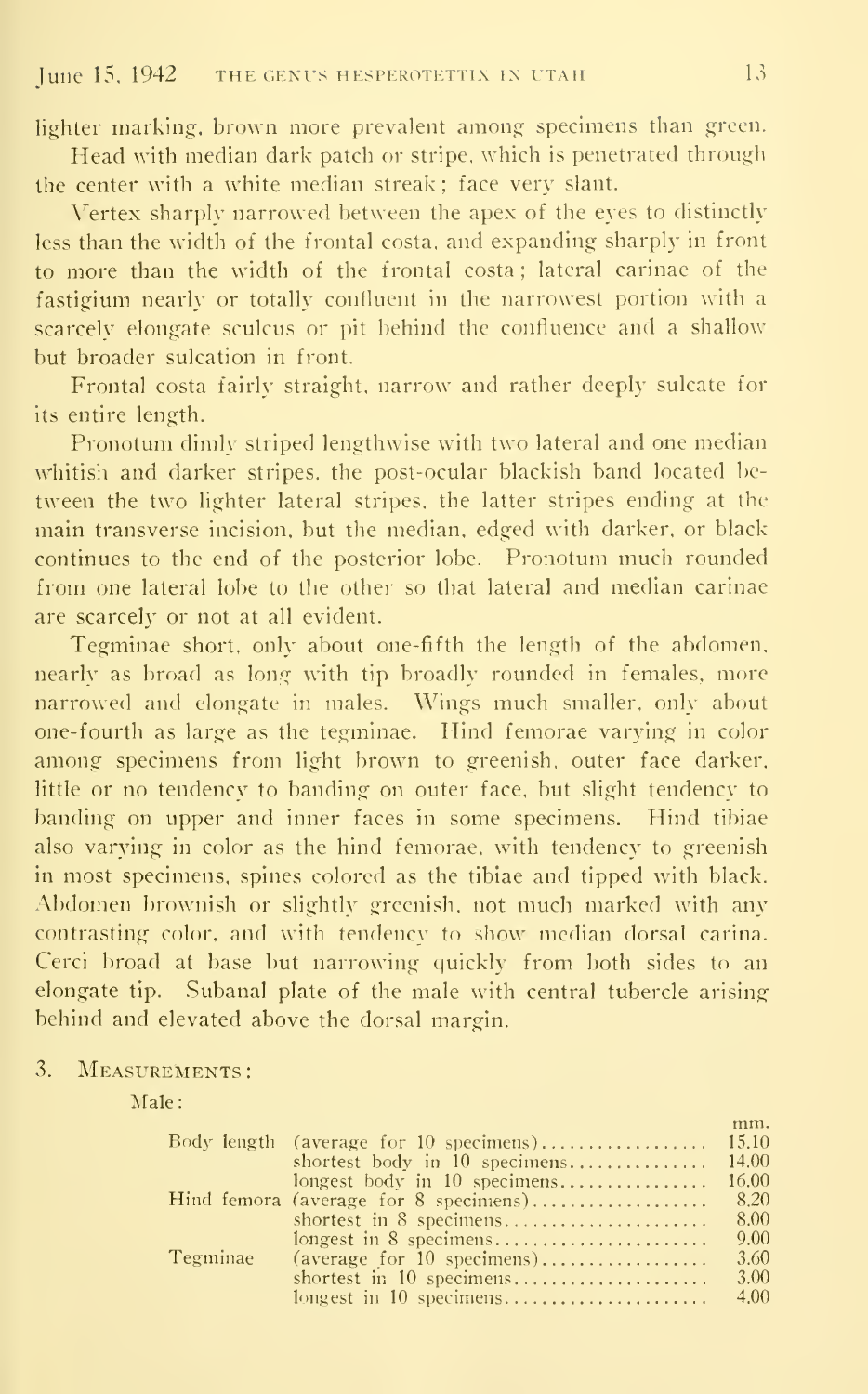| male :   |                                          |              |
|----------|------------------------------------------|--------------|
|          | Body length (average for $23$ specimens) | mm.<br>20.34 |
|          | shortest in $23$ specimens               | 18.00        |
|          | longest in $23$ specimens                | 24.00        |
|          | Hind femora (average for 17 specimens)   | 11.00        |
|          | shortest in $17$ specimens               | 9.00         |
|          | longest in $17$ specimens                | 13.00        |
| Tegminae | (average for $23$ specimens)             | 5.00         |
|          | shortest in $23$ specimens               | 4.00         |
|          | longest in $23$ specimens                | 6.00         |
|          |                                          |              |

#### 4. GEOGRAPHICAL DISTRIBUTION:

Hesperotettix *pacificus* was described by Scudder from two males and eight females all of which were taken in southern California (11: 62). He says that "Koebele reports it from the Shasta district in Northern California." Utah is apparently the only other state in which the species is known. The Utah collection consists of 11 males and 25 females, all taken in desert regions of the southern portion of the state since 1920. More specific collection data follow: Garfield County, Gardner ; Washington County, Rowe ; Iron County, Gardner and Hammond ; Beaver County. Gardner, Hammond and Tanner ; Millard County. Hammond. The species is of no economic importance, although it is probably more abundant and more widespread than the few specimens actually collected would indicate.

# IV — HESPEROTETTIX CURTIPENXIS Scuddek. PI. I, fig. 3.

#### 1. Synonymy:

- 1. 1898—Scudder, U. S. Nat. Mus. Proc. XX, pp. 62-63.
- 1. 1993—Scudder, U. S. Nat. Mus. 110C, AA, pp. 02-05.<br>2. 1904—Bruner, H. coloradensis, Colo. Agr. Fxp. Sta. Bul. 94, p. 63.<br>3. 1905—Caudell, U. S. Nat. Mus. Proc. XXVIII, pp. 465-466.<br>4. 1910—Kirby, Syn. Cat. Orth. III, p.
- 
- 
- 
- 

#### 2. **DESCRIPTION**:

Body sparsely covered with fine, short hair, extended over head, legs and tegminae ; general color olive gray or brownish gray to bright green with darker and lighter markings, greenish more prevalent among specimens than brownish.

Head with median dark stripe or patch, sometimes nearly as broad as the summit, and often containing a faint light stripe; face dis tinctly slant.

Vertex sharply narrowed between th apex of the eyes, to distinctly less than width of the frontal costa, and expanding in front to more than the width of the frontal costa, the edges of the fastigium nearly

Fe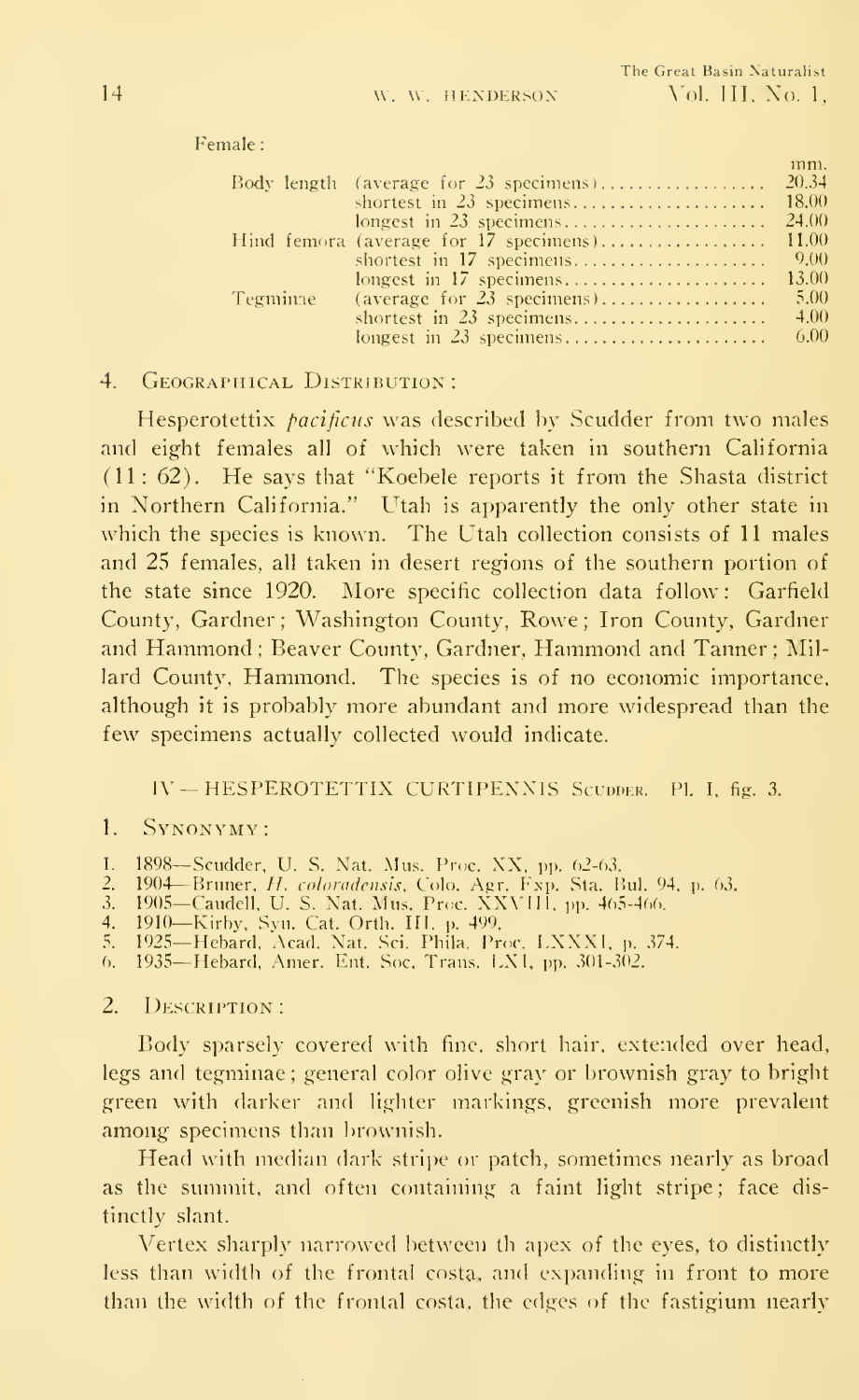## June  $15$ ,  $1942$  the genus hesperotettix in utam 15

confluent at the narrowed point, a scarcely elongate narrow sulcation or pit behind the confluence and a very shallow but broader sulcation in front.

Frontal costa, fairly straight, narrow and rather deeply sulcate for its entire length.

Pronotum distinctly striped lengthwise with one median and two lateral whitish and greenish or lighter and darker stripes, the postocular greenish or blackish band located between the two lateral ones



Plate I Fig. 1. Hesperotettix viridis (Thomas); fig. 2. Hesperotettix pacificus Scudder; fig. 3. Hesperotettix curtipennis Scudder.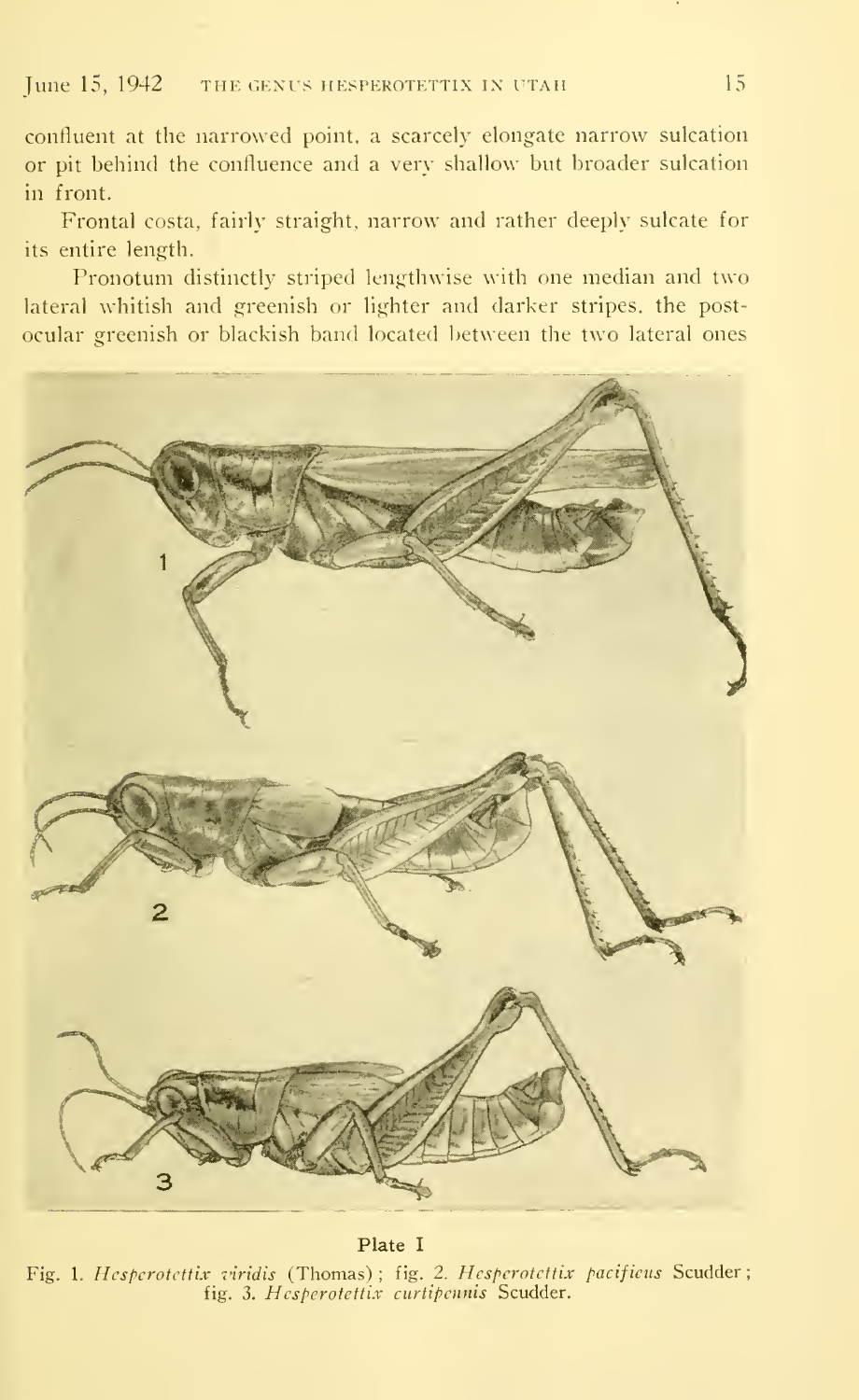mm.

terminate with the main transverse incision, but the median stripe, edged with darker color, continues to the tip of the posterior lobe. Median and lateral carinae of the pronotum scarcely visible, the pro notum rounded from side to side. Three transverse incisions well impressed, the posterior most conspicuous, the other two sinuous with the middle incision closer to the one in front than the one behind it. Posterior lobe about three-fourths as long as the anterior and verybroadly rounded at the tip.

Tegminae about twice as long as broad, one-third to one-half as long as the abdomen, narrowly tipped, greenish or olivaceous in color; wings nearly as long as the tegminae.

Hind femorae about the same color as the body, the outer face darker or even blackish, inner face lighter, in some specimens slightly ruddy. Hind tibiae green, varying from a slight hue to a brilliant light green, tibial spines whitish or greenish tipped with black. Abdomen yellowish brown to greenish, marked generously with darker patches, and with a rather distinct median carina. Cerci broad at base and tapering from both sides to an elongate tip, the cerci smaller in females. Subanal plate of the male with central tubercle arising behind and elevated above the hind margin.

3. Measurements:

Male:

| Body length | (average for 31 specimens)             | 15.50 |
|-------------|----------------------------------------|-------|
|             | shortest body in 31 specimens          | 13.00 |
|             | longest body in 31 specimens           | 18.00 |
|             | Hind femora (average for 26 specimens) | 9.50  |
|             | shortest femorus in 26 specimens       | 8.00  |
|             | longest in 26 specimens                | 10.00 |
| Tegminae    | (average for 31 specimens)             | 5.00  |
|             | shortest in 31 specimens               | 3.00  |
|             | longest tegmina in 31 specimens        | 7.00  |
|             |                                        |       |
| Female:     |                                        |       |
|             |                                        | mm.   |
|             | Body length (average for 63 specimens) | 20.33 |
|             | shortest in 63 specimens               | 15.00 |
|             |                                        | 24.00 |
|             | Hind femora (average for 58 specimens) | 11.00 |
|             | shortest in 58 specimens               | 10.00 |
|             | longest in 58 specimens                | 13.00 |
| Tegminae    | (average for $63$ specimens)           | 7.00  |
|             | shortest in 63 specimens               | 5.00  |
|             | longest in 63 specimens                | 10.00 |
|             |                                        |       |

4. GEOGRAPHICAL DISTRIBUTION:

The original description by Scudder  $(11: 62)$  was based on two females taken in Colorado. Caudell obtained two females and one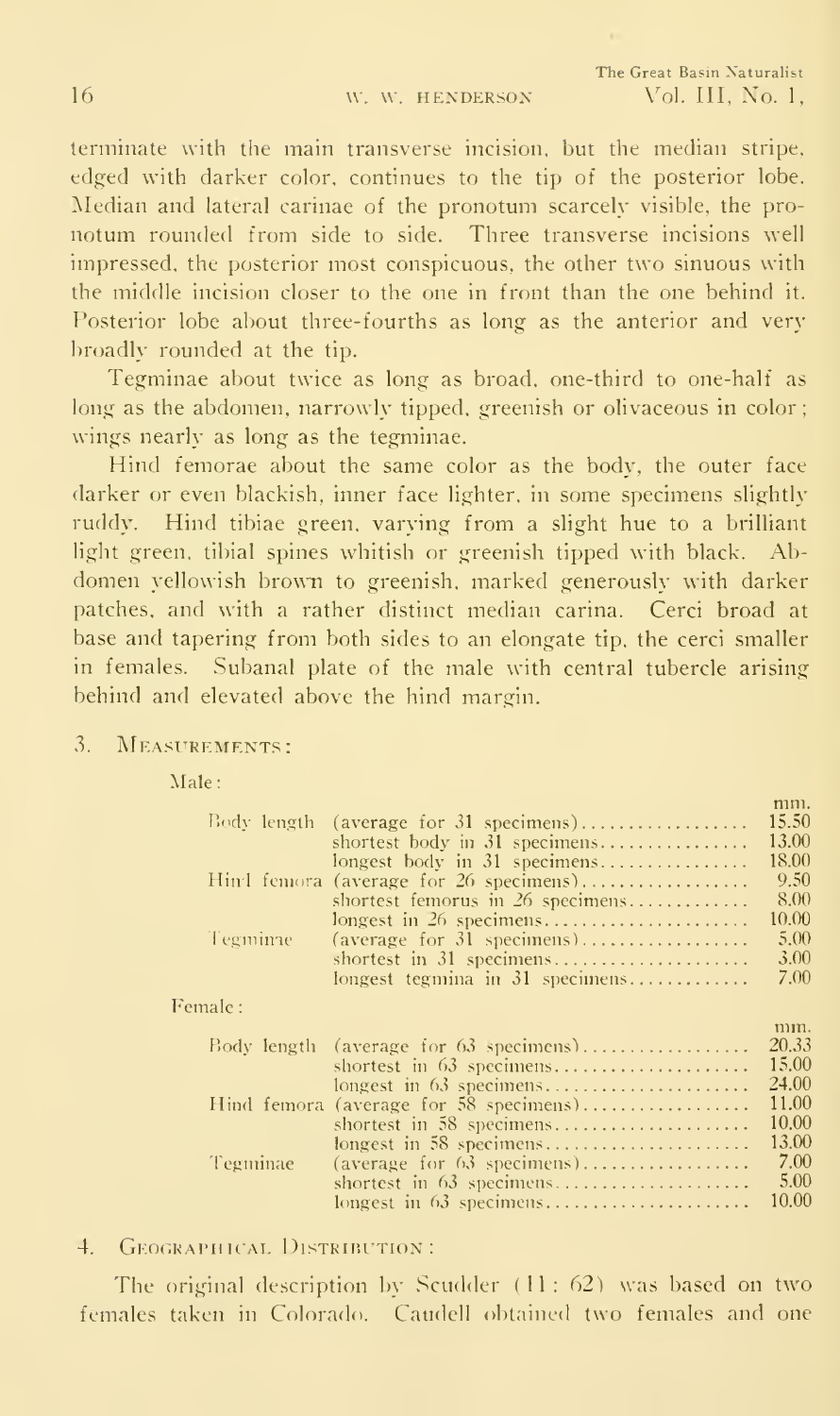male a few years later in southern Arizona (15: 465) and described the male of the species from this one specimen. In 1929 Hebard (25: 374) obtained a large series from Colorado and New Mexico to bring the distribution of the species to the three states named. The Utah collection contains 31 males and 63 females collected as follows: Summit. Duchesne, Juab. Millard, Sevier, Piute and Emery Counties by Henderson; Beaver by Henderson and Knowlton ; Wayne by Gardner and Henderson; Garheld by Gardner, Hammond and Henderson.

#### V — OTHER HESPEROTETTIX IX UTAH

//. fcstivus Scudder. Scudder described this species in 1897 (11: 60) from a single male specimen taken at "Lake Point. Salt Lake" by Packard in 1875. and which Scudder has previously referred to as H. viridis Thomas (4: 262). He also referred to this species, one speci men "from Mt. Nebo, L'tah, taken in August, and one from Spring Lake" recorded in <sup>a</sup> paper by Thomas in <sup>1876</sup> (6: 262). A record which Bruner makes of  $H$ , viridis (Thomas) in Utah in 1883 (8: 58) is also referred to by Scudder as  $H$ . festivus.

In connection with his description of  $H$ . festivus, Scudder notes 66 males, 58 females, names four places in Utah and then Los Angeles County. California. How many of these <sup>124</sup> specimens were taken in Utah is not disclosed. In 1904 Bruner (13: 62) records H. festivus for Colorado and includes this remark: "Hind femora without red pregenicular annulation or only faint signs of one." which seems to make this character an issue in distinguishing the species. Bruner would say that  $H$ . festivus must not have pregenicular red annuli. In the same year Rehn (14: 570) took five specimens in Arizona and says, "All five specimens posses reddish pregenicular annuli." Rehn says then, that  $H$ . festivus must have pregenicular red annuli. In 1906 (16: 400) Rehn and Hebard say they found the species on a "Hillside at Salt Lake City." "Top of Ensign Peak" and "This species was by far the most plentiful of the genus Hesperotettix which <sup>I</sup> found, and individuals were quite common in the sage growing from the foot to the top of Ensign Peak."

Again in 1907. Rehn (17: 73-77) took a male specimen at Tucson, Arizona and remarked. "This individual has the pregenicular annuli very distinct, but shows no traces of the black penciling of the pronotal sulci seen in  $H$ . viridis." This remark sustains red annuli for  $H$ . festivus and points out another important character, the absence of "black penciling of the pronotal sulci." Rehn and Hebard found 34 specimens of this supposed species in Arizona in 1908 (19: 393-394)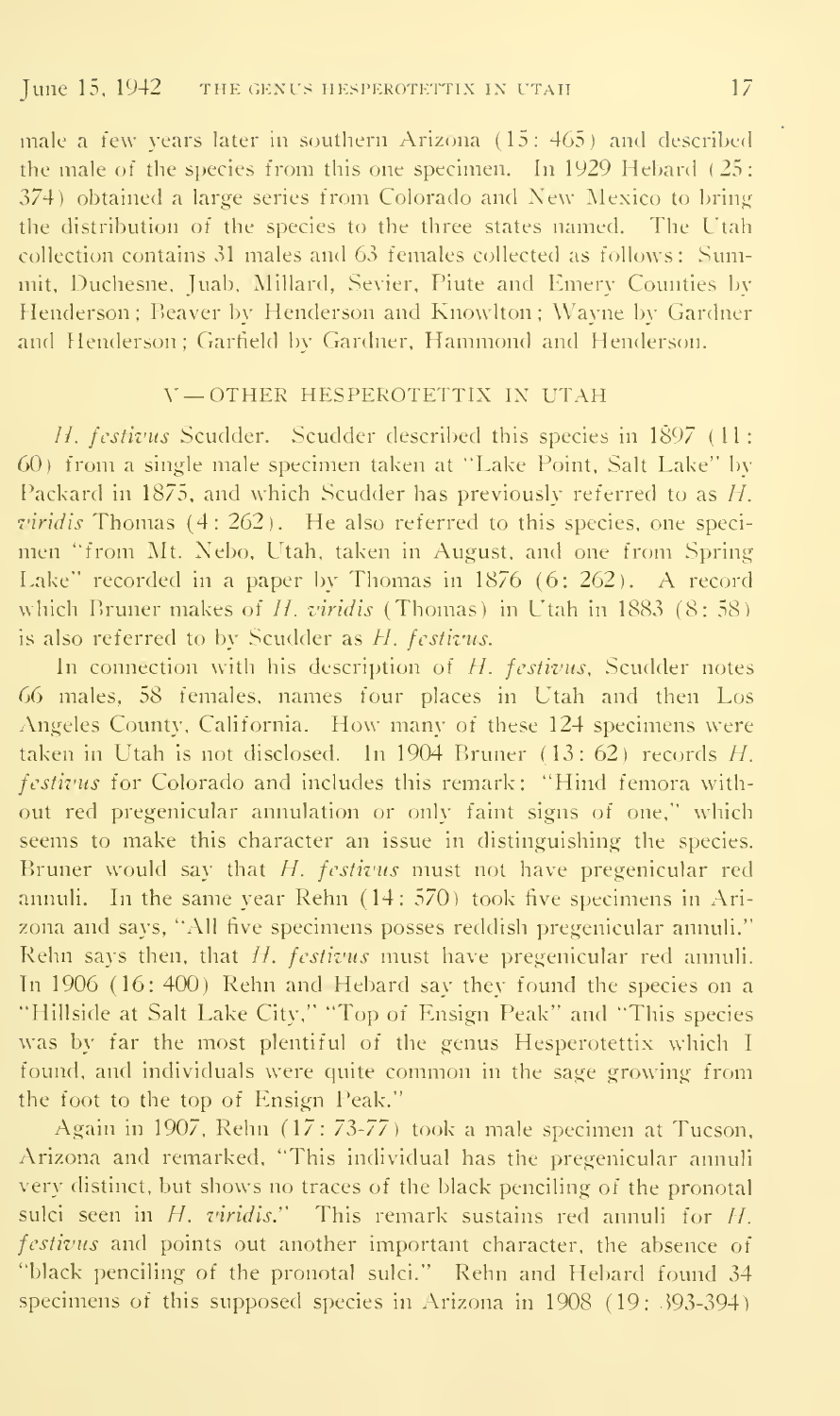and remark: "Red pregenicular annuli on all but three specimens which are in, or approach the brownish stage."

We have before us 277 specimens of H. viridis (Thos.), 36 specimens of H. pacificus Scud, and 99 specimens of H. curtipennis Scud. Nearly all of these specimens show at least some trace of pregenicular red annulus and variability is exhibited from this trace through every stage of expression to very distinct. Rehn and Hebard (loc. cit.) hint<br>the true significance of variability in pregenicular annulus. It is the true significance of variability in pregenicular annulus. probably an age trait, and has no specific importance. We find this to be true also of "black penciling of the pronotal sulci." (Rehn and Hebard (loc. cit.). If species cannot be allowed reasonable variability, they can easily be multiplied in number so that species status would almost coincide with specimen status.

Although we have sought diligently, we cannot find *II. festivus* in Utah unless we partly close our eves and pick it out somewhat carelessly from  $H$ , viridis. We not with satisfaction that Hebard recently said  $(24: 393)$  "Festivus must be considered a race of viridis." Evidence here would lead to the conclusion that in Utah, *festivus* is *viridis*.

#### H. viridis nevadensis Morse.

This supposed species was described by Morse in 1903 (12: 115) from three males and three females found in Nevada. This description is concerned largely with color variations which have little if any significance in discriminating the various species of Hesperotettix. Large series of  $H$ . viridis and  $H$ . curtipennis both include the variations given by Morse for  $H$ . nevadensis. Description of structural features mention the tegminae and wings as being "about one and one-third times as long as the exposed part of the abdomen." Morse gives the length of tegminae as 6.3 to 6.7 mm. for the male and 8.5 to 9 mm. for the female. Total length is given as male 16; female <sup>21</sup> mm. In the Utah series of  $H$ , curtipennis the tegminae length for 31 males varies from 3 mm, the shortest, to 7 mm, the longest, with the average of <sup>5</sup> mm. For females these figures are, shortest <sup>5</sup> mm, longest 10 mm, with average for  $63$  specimens of  $\bar{7}$  mm. Body length of the Utah specimen shows an average of 15.50 mm for males and 20.33 for females. These measurements all coincide closely enough that no margin is left for species difference, so we find no place as yet for the  $H$ . nevadensis in Utah. Mr. Hebard helpfully gave the author a male and a female of *H. nevadensis* which he took at Kanosh. Utah. We cannot distinguish these from H. curtipennis.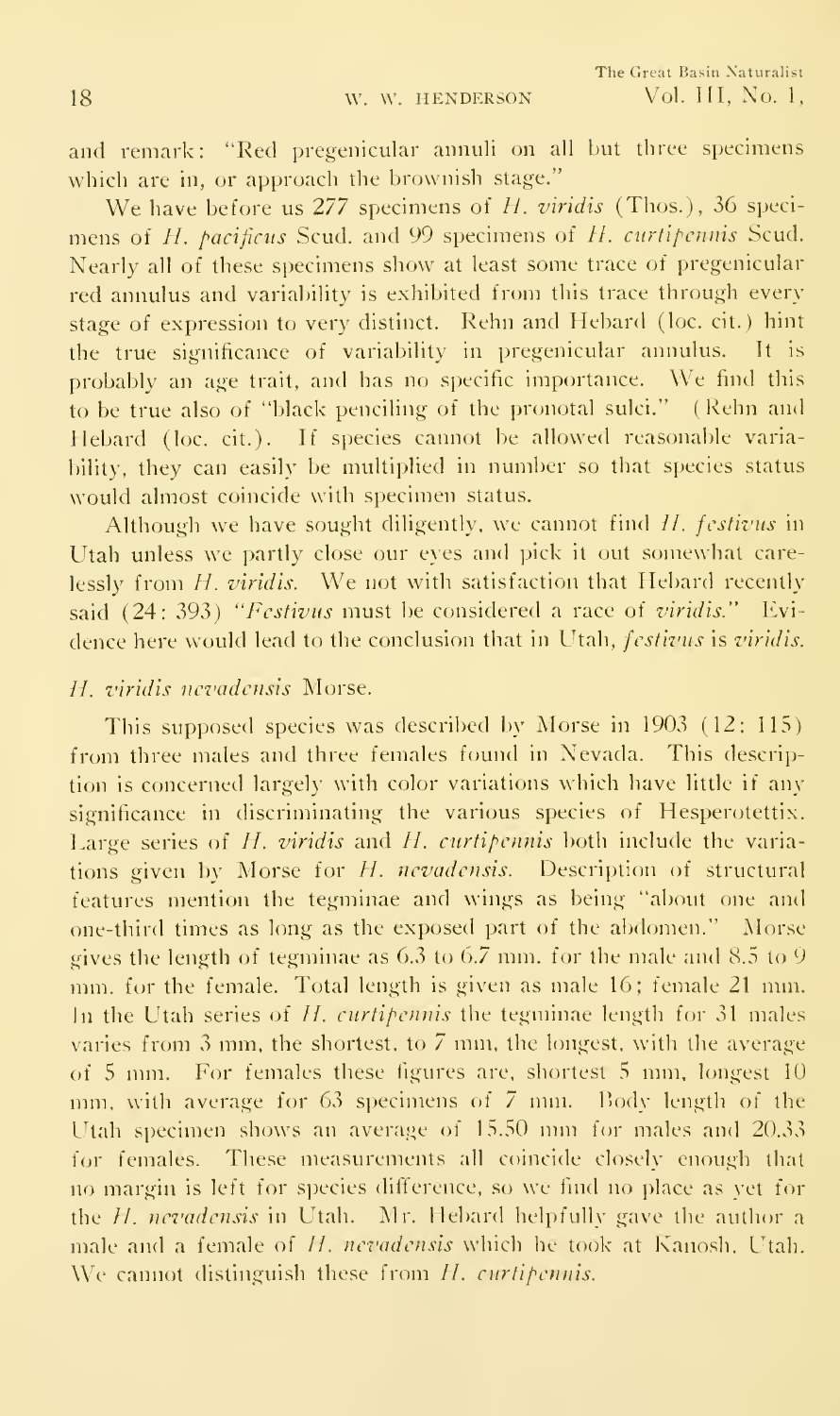## *II. nevadensis terminus* Hebard.

Hebard  $(21:163-166)$  described H, nevadensis terminus as a new geographic race, based on a few specimens taken in Utah and Nevada. His description for this race is similar to that of the very short, truncate tegminae of H. pacificus and runs very much like a description for it. Hebard (loc. cit.) also finds  $H$ , nevadensis gillette in Utah (loc. cit.).

The following species and races of Hesperotettix are known therefore in Utah:  $H$ , viridis viridis (Thomas)

H. viridis nevadensis Morse H. viridis gillette Bruner H. viridis terminus Hebard H. *viridis festivus* Scudder H. pacificus Scudder **and La** H. curtipennis Scudder

#### VI — LITERATURE CITED

- 1. <sup>1872</sup>—Thomas, Cyrus. Notes on the saltatorial Orthoptera of the Rocky Mountain regions. U. S. Geological Survey. Preliminary report of Montana and portions of adjacent regions . . .by F. V. Hayden. Ft. 4 Zoology and botany, pp. 423-466.
- 2. <sup>1873</sup>—Thomas, Cyrus. Synopsis of the Acridiidae of North America. U. S. Geological Survey. Survey of the territories, by F. V. Hayden. Vol. <sup>5</sup> Zoology and botany, pp. 9-262.
- 3. <sup>1873</sup>—Thomas, Cyrus. Notes on Orthoptera. U. S. Geological Survey. Sixth annual report of the territories embracing portions of Montana, Idaho, Wyoming, and Utah ... by F. V. Hayden. Pt. 3, pp. 719-725.
- 4. 1876—Scudder, Samuel H. List of the Orthoptera collected by-Dr. A. S. Packard in Colorado and the neighboring territories, during the summer of 1875. U. S. Geological Survey. Survey of the territories. Bui. no. 3 (?).
- 5. <sup>1876</sup>—Scudder, Samuel H. Report upon the Orthoptera collected by the expedition for geographical surveys west of the 100th meridian during the field season of 1875, Sent. Geo. M. Wheeler. Corps of Engineers, U. S. Army in charge. U. S. Chief of Engineers. Annual Report. Appendix H 9, pp. 498-515.
- 6. <sup>1876</sup>—Thomas, Cyrus. List of Orthoptera, collected by J. Duncan Putnam of Davenport, Iowa during the summer of 1872, <sup>3</sup> 4 and 5, chiefly in Colorado, Utah and Wyoming territories. Davenport Acad. Sci. Proc. 1: 249-267.
- 7. 1877—Bruner, Lawrence. List of Acridiidae found in Nebraska. Canad. Ent. 9: 144-145.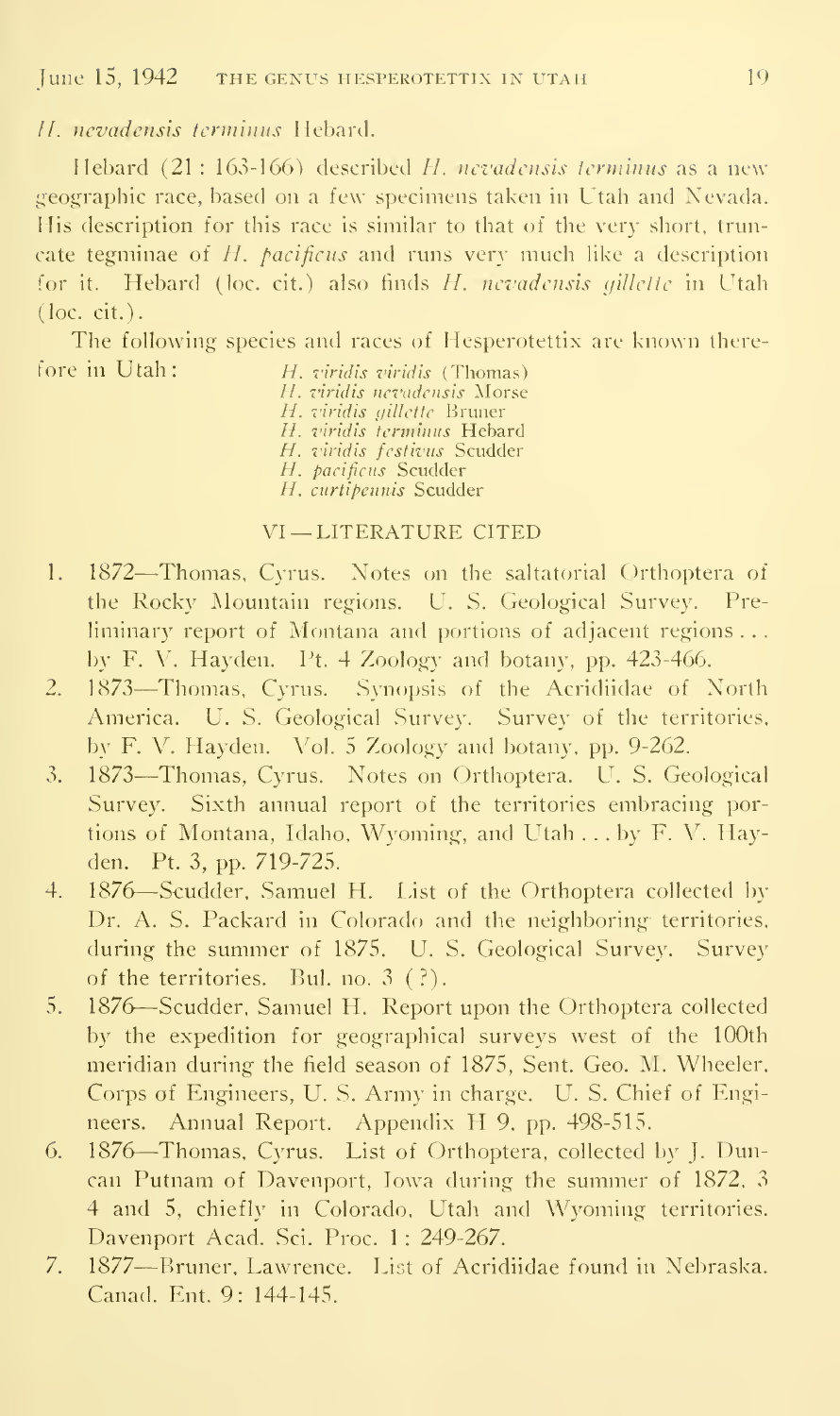- 8. <sup>1883</sup>—Bruner, Lawrence. Notes on other locusts and on the western cricket. U. S. Entomological Commission. Third report . . . Ch. 4, pp. 53-64.
- 9. <sup>1897</sup>—Scudder, Samuel H. Guide to the genera and classification of the North American Orthoptera found north of Mexico. Cambridge, Edward W. Wheeler, pp. 1-89.
- 10. <sup>1897</sup>—Lugger, Otto. The Orthoptera of Minnesota. Minn. Agr. Exp. Sta. Bui. 55, pp. 91-386.
- 11. <sup>1898</sup>—Scudder, Samuel H. Revision of the orthopteran group Melanopli (Acridiidae), with special reference to North American forms. U. S. Natl. Mus. Proc. 20: 1-421.
- 12. <sup>1903</sup>—Morse, Albert P. New Orthoptera from Nevada. Psyche, 10: 115-116.
- 13. Bruner, Lawrence. Some new Colorado Orthoptera. Colo. Agr. Exp. Sta. Bui. 94, pp. 51-67.
- 14. <sup>1904</sup>—Rehn, James A. G. Notes on Orthoptera from Arizona, New Mexico and Colorado. Acad, of Nat. Sci. Phila. Proc. pp. 562-575.
- 15. 1905-Caudell, Andrew Nelson. On a collection of Orthoptera from southern Arizona with descriptions of new species. U. S. Natl. Mus. Proc, 28: 461-477.
- 16. <sup>1906</sup>—Rehn, James A. G. and Hebard, Morgan. A contribution to the knowledge of the Orthoptera of Montana. Yellowstone Park, Utah and Colorado. Acad. Nat. Sci. Phila. Proc, pp. 358- 418.
- 17. <sup>1907</sup>—Rehn, James A. G. Notes on Orthoptera from Arizona with descriptions of new species. Acad. Nat. Sci. Phila. Proc, pp. 24-80.
- 18. <sup>1908</sup>—Bruner, Lawrence. The Acridiidae. Biologia Centrale-Americana. Insecta Orthoptera, 2: 1-342.
- 19. <sup>1909</sup>—Rehn, James A. G. and Hebard, Morgan. An orthopterological reconnaissance of the southwestern United States. Pt. 2. New Mexico and western Texas. Acad. Nat. Sci. Phila. Proc. pp. 111-176.
- 20. 1910—Kirby, W. F. A synoptic catalogue of Orthoptera. Vol. 3 Orthoptera Saltatoria. Pt. 2 (Locustidae vel Acridiidae) pp. 1-674. London, British Museum.
- 21. <sup>1918</sup>—Hebard, Morgan. New genera and species of Melanopli found within the United States (Orthoptera; Acridiidae) Amer. Ent. Soc Trans. 44: 141-169.